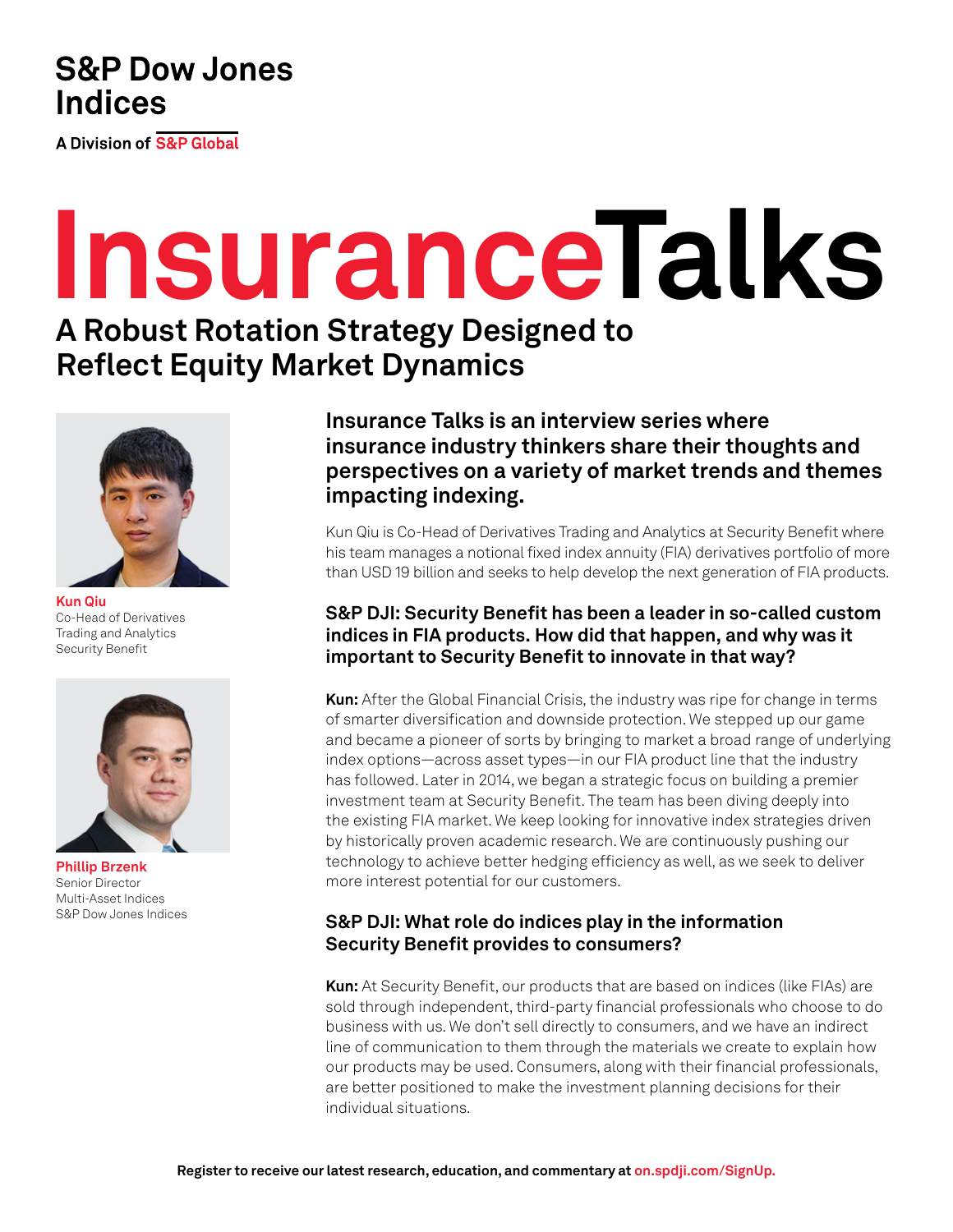We believe FIAs can serve as an important portion of a retirement plan for many consumers, one that may transfer certain risk to Security Benefit in a way designed to protect against the potential of market loss, while still allowing for the potential increase in their contract values over time.

FIAs, like all annuities, also have the benefit of tax deferral, so the contract value has the potential to increase without tax impact each year. This allows for both the additional compounding of interest and the deferral of tax payments until withdrawals are taken.

#### **S&P DJI: 2020 was a year of notable volatility. How have those equity market dynamics affected the way Security Benefit thinks about the solutions it delivers to customers and the indices that underlie these solutions?**

**Kun:** 2020 was indeed a challenging year, given the historically high volatility and low interest rate environment. The principal protection feature of an FIA is designed to help consumers ride out those volatile times and have the potential to eventually deliver performance in terms of interest crediting. Our general account had been positioned well during COVID-19, but that doesn't mean we ever stop trying to understand how FIA products work and how we could do better. It's what drives us. As a result, we are constantly thinking about how and when to put the latest index innovations to work.

#### **S&P DJI: One of those index innovations Security Benefit has licensed is the S&P 500® Factor Rotator Risk Control 2.0 (RC2) 7% Index. Can you tell us what the index is designed to do and how it works?**

**Phil:** We designed the [S&P 500 Factor Rotator Daily RC2 7% Index](https://spglobal.com/spdji/en/indices/strategy/sp-500-factor-rotator-daily-rc2-7-index/?utm_source=pdf_education) to track the S&P 500 Factor [Rotator Index](https://spglobal.com/spdji/en/indices/strategy/sp-500-factor-rotator-index/?utm_source=pdf_education) and added a dynamic risk control framework using a mix of the [S&P 2-Year U.S. Treasury](https://spglobal.com/spdji/en/indices/fixed-income/sp-2-year-us-treasury-note-futures-total-return-index/?utm_source=pdf_education) [Note Futures Index](https://spglobal.com/spdji/en/indices/fixed-income/sp-2-year-us-treasury-note-futures-total-return-index/?utm_source=pdf_education) and cash to help manage volatility. Factor risk premia are well-established tools for seeking to alter risk and return, but determining which factor may be best suited for a particular point in time can be challenging since factor outperformance is cyclical. Instead of using a complicated model to determine current market conditions to try and identify the right factor, we kept it simple, using one of the most basic signals of past price performance—momentum—to identify and select which factors to rotate to.

The index tracks five S&P 500 factors: quality, enhanced value, momentum, low volatility, and high dividend. It calculates the historic risk-adjusted momentum for each of the five factors based on short-, medium-, and long-term return horizons. The two factors with the highest composite scores at that point in time are selected. The index uses a 75:25 weighting scheme, allocating three-quarters to the highest-ranking factor and the remaining quarter to the next highest factor. Calculations are tracked daily and rebalanced monthly to ensure targeting is aligned with market movements.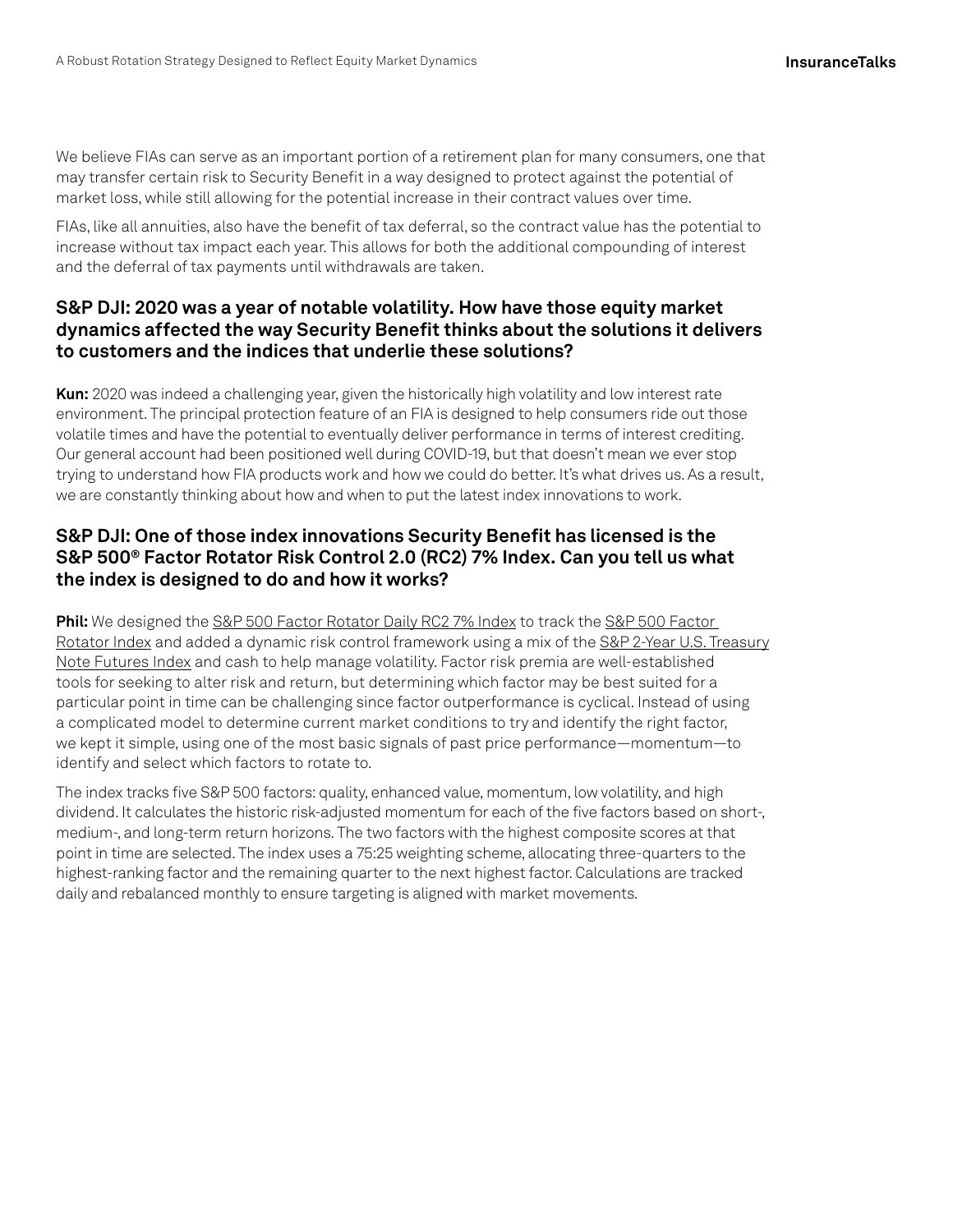#### **S&P DJI: Can you explain how the index's risk control mechanism works?**

**Phil:** S&P DJI's Risk Control 2.0 (RC2) framework is applied with a volatility target of 7%. As market conditions change, the RC2 framework dynamically adjusts between its underlying index's mix of equities, U.S. Treasuries, and cash. When volatility goes up, the S&P 2-Year U.S. Treasury Note Futures Index weight generally increases. In more extreme volatility scenarios, the index is designed to increase its weight to cash instead of Treasuries to maintain its volatility target. When volatility goes down, the S&P 500 Factor Rotator Index weight generally increases, participating up to 150% in the equity index to capitalize on potential index outperformance. All of these adjustments are built into the rules of the index to help limit downside risk without compromising potential gains.<sup>1</sup>

#### **S&P DJI: Can you talk about why Security Benefit licensed this particular index?**

**Kun:** Like I previously mentioned, we have been consistently pushing ourselves to create better products for our customers. Inspired by the recent success of single-equity factor indices in the FIA space, we started asking ourselves how we could create a product based on an index designed to track historically proven factors. Our own academic research demonstrated that a simple, efficient, and index-based approach to factor rotation was the type of innovation we were looking to employ within an FIA structure that would offer an additional layer of hedge protection and interest credits. We selected S&P DJI because not only is S&P DJI one of the most sophisticated index sponsors in the FIA space, but it also has an excellent track record on its existing single-factor index suite. There are certain factors that appear to have driven returns in the markets, but some performed better in certain environments (e.g., COVID-19 pandemic) than others. We selected the S&P 500 Factor Rotator RC2 7% Index as the basis of our strategy because its design allows for a simple and systematic approach to factor diversification, volatility exposure, and dynamic rebalancing over time to increase the potential of longer-term success.

#### **S&P DJI: What do you feel are unique potential benefits to this index strategy?**

**Kun:** It's definitely the broad diversification from exposure to five different factor strategies. When you look at historical performance, these factors (momentum, value, high dividend, low volatility, and quality) tend to exhibit outperformance versus the S&P 500 in different time periods. For example, late in the business cycle, momentum has generated higher returns than the other factors, while more defensive strategies such as value or low volatility typically have led during market corrections.<sup>2</sup> In addition, the risk overlay provides a rotation between equity and U.S. Treasuries. As Phil mentioned, the index allocates more weight to U.S. Treasuries when markets are volatile and more to equity exposure when markets are less volatile. An index design that employs a simple, rules-based approach to factor rotation with a built-in mechanism for mitigating risk is what we were looking for when we initially discussed our objectives with S&P DJI. They had the index building blocks to make it happen, and the end result is an innovative strategy we've added to our lineup.

1 For a full description of the index methodology, please see

[https://www.spglobal.com/spdji/en/documents/methodologies/methodology-sp-risk-control-2-indices.pdf.](https://www.spglobal.com/spdji/en/documents/methodologies/methodology-sp-risk-control-2-indices.pdf?utm_source=pdf_education)

2 Source: S&P Dow Jones Indices LLC. Factor performance calculated by Security Benefit averaging the rolling 12-month simple return in the calendar year. Momentum outperformance occurred from 1998-2000 and 2005-2006. Low volatility outperformance occurred from 2001-2005 and 2008-2009. Value outperformance occurred from 2001-2002 and 2010.